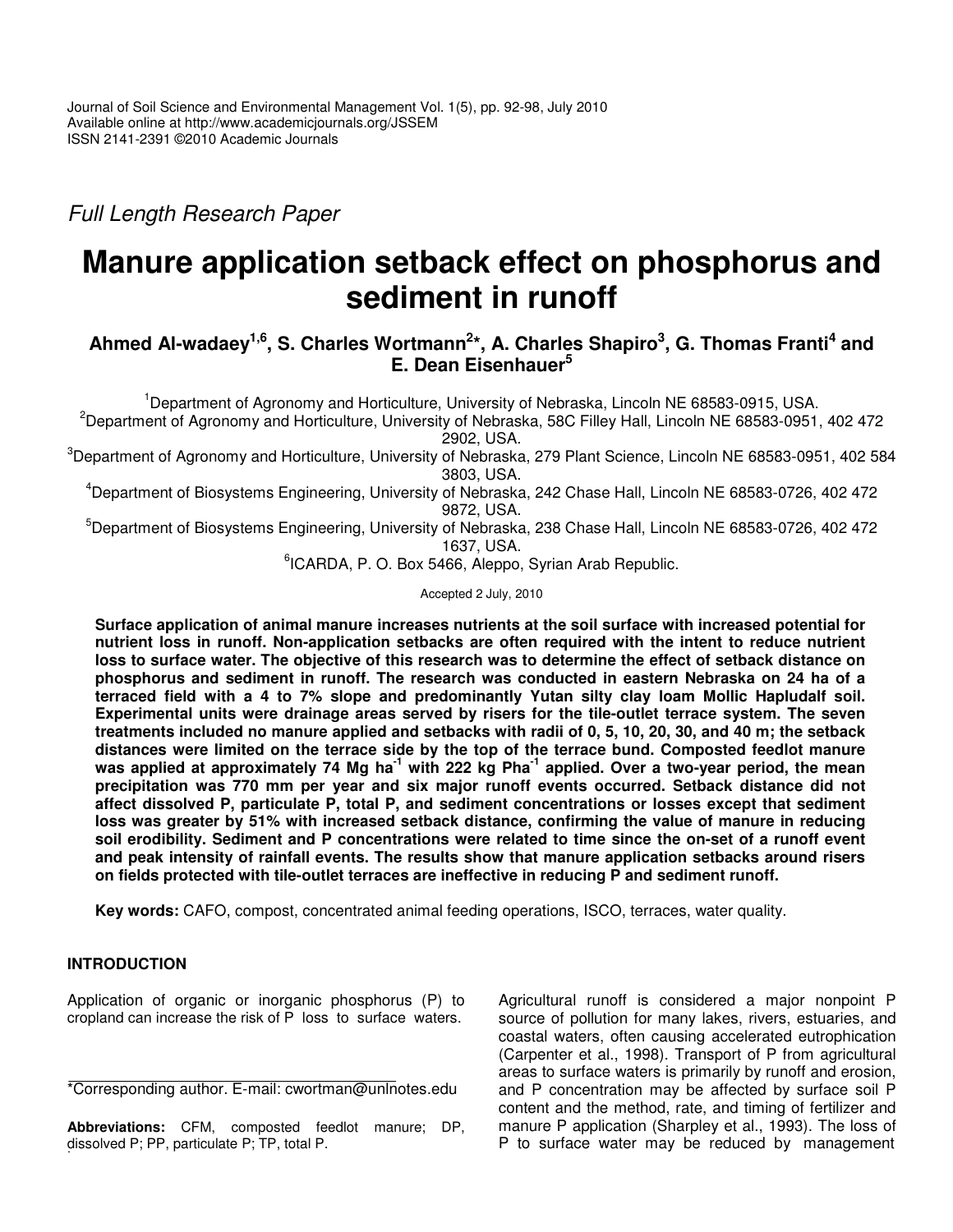

**Figure 1**. Cumulative rainfall for 2006 and 2007 and mean runoff volume  $(m^3 \text{ ha}^1)$ , as indicated by the bars, of four runoff events collected using ISCO samplers in eastern Nebraska in 2007. Runoff volume was not recorded for runoff events in 2006.

practices such as non-application setbacks.

Setbacks, with or without perennial vegetation, are distances between pollutant sources and an aquatic ecosystem (National Research Council, 2000). The distance from the point of P application to concentrated flow can affect the risk of P reaching surface water (McDowell and Sharpley, 2002). A 30-m setback of manure application from surface waters and conduits (channels, open tile line-intake structures, sinkholes, and agricultural wellheads) to surface waters is required for regulated confined animal feeding operations (CAFOs) (USEPA, 2003) to minimize "the potential runoff of pathogens, hormones such as estrogen, and metals and to reduce nutrient and sediment runoff" (Federal Register page 3054). An 11-m setback in perennial vegetation is an alternative. In some situations, a CAFO may be able to demonstrate to the permitting authority that a setback or vegetative buffer can be reduced or is unnecessary.

Setback effectiveness for reducing runoff P has not been

well evaluated in field situations. The setback concept may not adequately consider the value of manure application to enhanced formation of water-stable soil macro-aggregates and reduced runoff and erosion (Wortmann and Shapiro, 2008; Gilley and Risse, 2000). This effect can persist for several years after manure application (Wortmann and Walters, 2007). Withholding application of manure from setback areas means loss of this beneficial effect in the setback area. Liu et al. (1997) found that P applications did and did not significantly affect dissolved P (DP) concentrations in runoff for 10 and 5% slopes, respectively. Setbacks may be of little value on fields with well-designed and maintained terrace systems that effectively reduce soil erosion and enhance sedimentation within the field. Mickelson et al. (1998) reported that 20.1 m setbacks around a riser of a tileoutlet terrace did not reduce off-site herbicide transport, at least in part because the setback area is the ponding area where water may be over 1 m deep. Franti et al. (1998) reported that setbacks reduced atrazine and cyanazine losses only in proportion to the area not sprayed.

Setbacks can complicate manure application and soil fertility management. A 30-m setback from a point, such as a well or tile intake, can be 0.28 ha that is not available for manure application but still available for crop production (Koelsch, 2005). It is likely a producer will apply needed nutrients on the setback areas using fertilizer to maintain productivity and this may negate any possible positive effects of the setbacks for reducing P loss. The inconvenience of the setbacks may often causes producers to apply manure to other land that is not protected by tile-outlet terraces and with higher runoff P risk.

Research was conducted to evaluate the USEPA setback requirement for tile-outlet terraces by determining the effect of setback distance on runoff P and sediment loss following surface application of composted feedlot manure (CFM). The effects of rainfall intensity and time during runoff events on runoff P and sediment loss were evaluated.

## **MATERIALS AND METHODS**

# **Site characteristics**

The study was conducted on 24 ha (59 acre) of a field protected with underground-outlet terraces located northeast of Lincoln, NE, at 41°3'43"N and 96°29'51"E. The mean elevation was 374 m. The mean precipitation was 767 mm per year with 75 to 80% falling from April to September, often at intensities of  $> 25$  mm per day, and occasionally, 125 to 150 mm per day (Figure 1). The slope was 4 to 7%. The soil was deep, moderately well-drained Yutan silty clay loam formed in loess (fine-silty, mixed, superactive, mesic Mollic Hapludalf). The soil was sampled for the 0 to 20 cm depth before 48 h after runoff ceased; the remaining sample was discarded.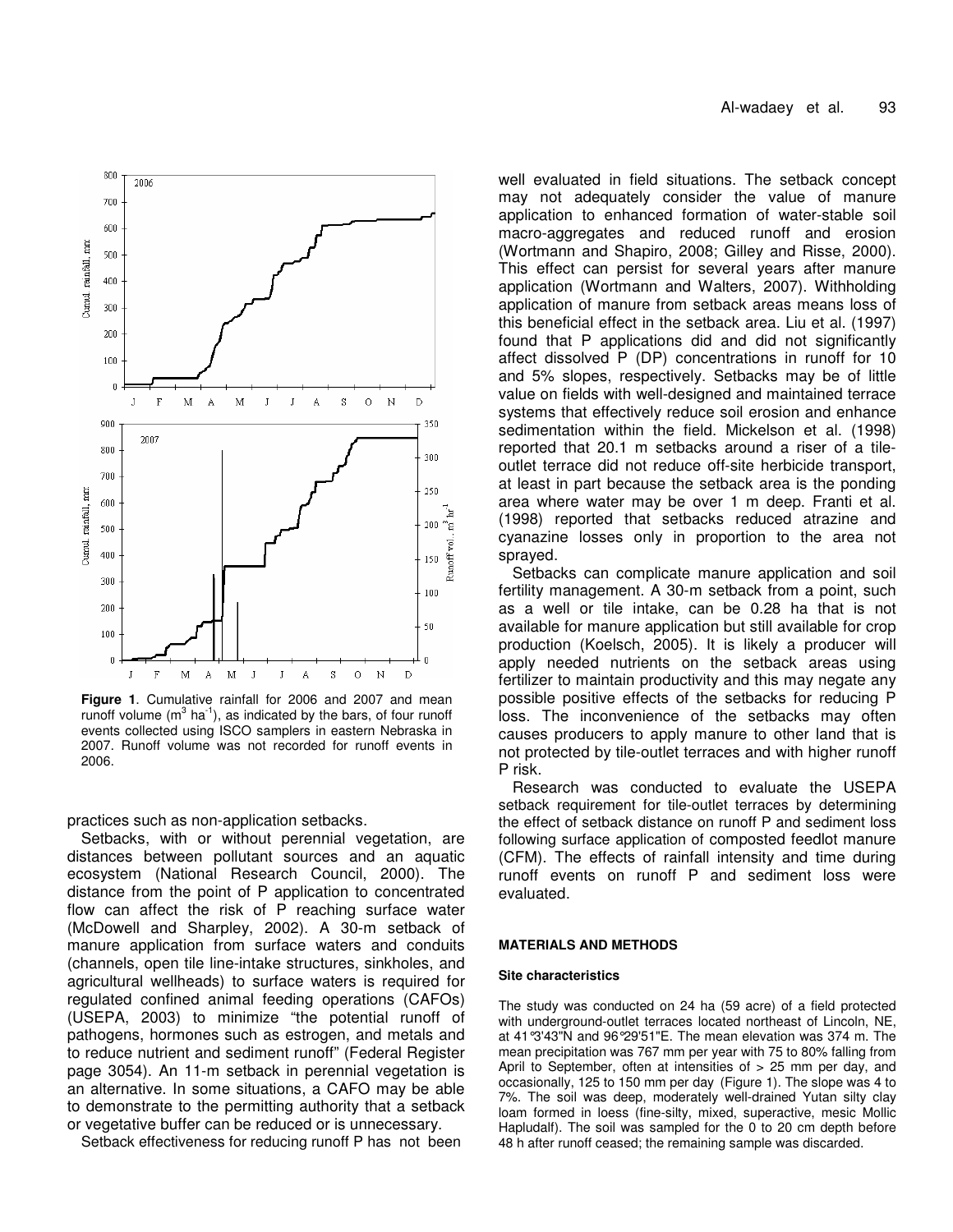Samples were collected from runoff events that had runoff for most manure and fertilizer application using a 1.9 cm (0.75 in) diameter soil probe for basic chemical analyses. The soil chemical analysis was as follows: pH, 6.8; organic matter, 29.2 g kg<sup>-1</sup>; Bray-P, 52 mg kg<sup>-1</sup> (ppm); NO<sub>3</sub>-N, 7.25 mg kg<sup>-1</sup>; and K, 509 mg kg<sup>-1</sup>.

#### **Experimental design, treatments, and crop management**

The experimental units were the drainage areas of 21 tile-outlet terrace risers grouped into three blocks of seven treatments. Blocking was according to slope aspect with approximately east, west, and north to northeast aspects for blocks 1, 2, and 3, respectively.

The treatments were CFM applied with non-application setbacks of 0, 5, 10, 20, 30, and 40 m, and no CFM applied. The CFM was applied to bare, frozen soil in February 2006 to minimize compaction. The CFM contained 3.71, 0.04, 0.89, 3.00 kg mg $^{-1}$  of organic N, nitrate N, ammonium N, and P, respectively. This resulted in the application of 222 kg P ha<sup>-1</sup>. The intended CFM application rate was 56 Mg ha $^{-1}$  but application was by the animal feeding operation and calculation from the total amount applied to the 24 ha research site determined the mean application rate to be 74 Mg ha $^{-1}$ . This is a high but not excessive rate as feedlot manure is commonly applied at heavy rates once in 3 to 6 *year* to minimize compaction, with much of the P removed in harvests between the applications. Winter application of feedlot manure is common in this part of Nebraska where repeated snow melts during the winter are common with little or no runoff. Winter application on bare soil is considered to pose less P runoff risk than spring application but more than late summer and fall application (Wortmann and Walters, 2007). Considering availability factors of 15, 0, and 100% for organic N in CFM, ammonium N with no incorporation, and nitrate N, respectively, 107 kg ha<sup>-1</sup> of manure N was estimated to be available to the 2006 corn (*Zea mays* L.) crop (Eghball and Power, 1999).

The CFM was first carefully applied around flagged setback areas reducing risk of CFM application in the setback while applying to the rest of the field. No fertilizer P was applied to the setback area or the rest of the field. The mean P application rate for the drainage area of the experimental units ranged from 220 kg ha<sup>-1</sup> for the 0 m setback compared with 152 kg ha<sup>-1</sup> for the 40 m setback.

Crop management was at the farmer's discretion but uniform across the trial area with the understanding that no fertilizer P was to be applied and no tillage was conducted. Corn was planted on 3rd May 2006 and soybean (*Glycine max* L.) was planted on 21st May 2007. No tillage was conducted during these years. Ureaammonium nitrate (32-0-0) was applied at 146 kg N ha<sup>-1</sup> in 2006. This was more N than was needed where CFM was applied as CFM was expected to supply 107 kg ha $^{-1}$ , but the farmer opted to apply the fertilizer N uniformly to setback and non-setback areas. No fertilizer was applied in 2007. A tipping-bucket rain gauge (Onset Data Logging Rain, Global Water Instrumentation, INC, Gold River, CA) was positioned on the east side of the field to record rainfall time and intensity in increments of 0.25 mm.

## **Sampling**

At each of 21 risers, a 1-L bottle was installed to collect runoff samples with the inlet tube 75 mm above the soil surface. The inner and outer diameters of the inlet tubes were 6 and 9 mm, respectively. A 0.5 L sub-sample was collected for analysis within

risers on 30th March, 6th April, and 8th August in 2006, and on 25th April, 7th May, and 25th May in 2007. The 25th May 2007 event actually began on the 24th May and ISCO samples were collected on both 24th and 25th May; therefore, the ISCO data was analyzed as four events in 2007. Two other runoff events with much missing data were excluded from statistical analysis.

Automated samplers (ISCO Inc., Lincoln, NE) were installed in 2007 in experimental units with the 0 and 30 m setback distances to measure the depth of ponded runoff and collect runoff samples. The ISCO samplers held 12 jars and collected samples every 10 min once the ponded runoff reached the sampler's intake.

The runoff samples were kept at 4*°*C until analyzed. Sediment concentration was gravimetrically determined by drying 100 mL of unfiltered runoff at 104°C. Total P (TP) was determined on unfiltered runoff samples using perchloric/nitric acid extraction  $(HClO<sub>4</sub>-HNO<sub>3</sub>)$ . Dissolved P in runoff was determined after filtration of a 100 mL sample through a <0.45 µm filter (Pote and Daniel, 2000). Particulate P (PP) was determined as the difference between TP and DP. Phosphorus was measured colorimetrically at 880 nm with a Spectronic 601 (Milton-Roy, Rochester, NY) according to Murphy and Riley (1962).

### **Calculations**

The drainage area of each sampler was calculated using survey equipment to calculate the stage storage curve that defines the relationship between the depth of water and the associated storage volume in the drainage area. This step involves initially establishing contours for the ponding area and determining the elevationstorage relationship for the pond.

Discharge rate through the riser, Q ( $m<sup>3</sup>$  s<sup>-1</sup>), was calculated using ISCO data as a function of the riser orifice diameter, orifice depth, and ponding depth (Martin et al., 1997):

$$
Q = C_d A_o (2 g H)^{0.5}
$$

Where the discharge coefficient (C<sub>d</sub>) = 0.65, A<sub>o</sub> = orifice area (m<sup>2</sup>), g = gravitational constant = 9.8 ms<sup>-2</sup>, and H = depth from the pond surface to the orifice (m). Runoff volume  $(m^3ha^{-1})$  was calculated from the total volume discharged.

Mean runoff or inflow (I) rate  $(m^3 \text{ ha}^{-1} \text{ hr}^{-1})$  was calculated from change in storage volume and estimated discharge to the underground tile for each 10 min interval:

$$
I = (S_{j+1} - S_j) / \Delta t + (O_{j+1} - O_j) / 2
$$

Where I is inflow rate (m<sup>3</sup> ha<sup>-1</sup> hr<sup>-1</sup>), S is storage (m<sup>3</sup>), O is the discharge from the riser  $(m^3ha^{-1}h^{-1})$  calculated from Q, and t is time step (h).

#### **Statistical analysis**

The analysis of variance ( $\alpha = 0.05$ ) was conducted using Proc Mixed (SAS Institute, 2003) to determine the effects of setback treatments on sediment, TP, DP, and PP concentrations for samples collected in the 1-L bottles with setback distance as a fixed effect and block as a random effect. ISCO runoff volume, concentration, and load data from the 30 m and no setback treatments were analyzed using the Proc Mixed model for the effects of setback treatments with rainfall event as a repeated measure.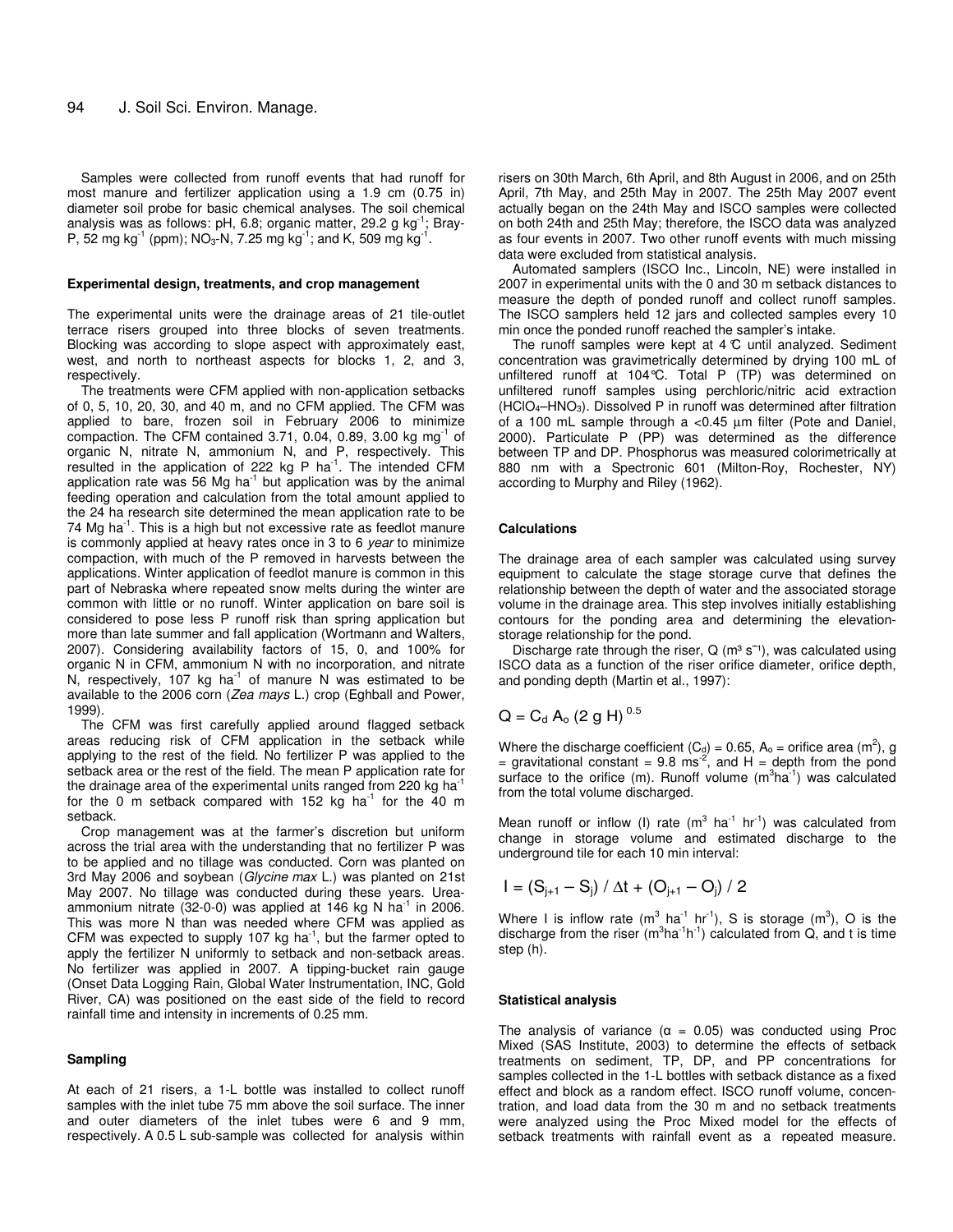Table 1. The mean effect of 74 Mg ha<sup>-1</sup> composted feedlot manure applied with 30 m compared with no setback on runoff volume and concentrations and loads of total P (TP), particulate P (PP), dissolved P (DP), and sediment for four runoff events in 2007 based on ISCO sampling.

| Setback distance       | <b>Runoff volume</b> | <b>Sediment</b> | ТP    | DP                             | РP    | <b>Sediment</b> | ТP   | DP   | <b>PP</b> |
|------------------------|----------------------|-----------------|-------|--------------------------------|-------|-----------------|------|------|-----------|
| (m)                    | $(m^3 \, ha^{-1})$   | $(g L^{-1})$    |       | (kg ha <sup>-1</sup><br>(mg L) |       |                 |      |      |           |
|                        | 171                  | 0.84            | 2.74  | 1.03                           | 1.72  | 182             | 0.47 | 0.28 | 0.21      |
| 30                     | 175                  | .24             | 2.78  | .16                            | 1.69  | 279             | 0.46 | 0.26 | 0.23      |
| Setback                | ΝS                   | ΝS              | ΝS    | ΝS                             | ΝS    | $\star$         | ΝS   | ΝS   | <b>NS</b> |
| Setback $\times$ event | ΝS                   | ΝS              | $***$ | ΝS                             | $***$ | ΝS              | ΝS   | ΝS   | ΝS        |

\*, \*\*, \*\*\* Significant at  $P \le 0.1$ , 0.05, and 0.001 respectively. NS, not significant.

Drainage area, amount of P applied, and mean P application rate per experimental unit were significant for some variables as covariants in the ANOVA but did not increase the results that were statistically significant. All reported results are from ANOVAs without co-variants.

Various relationships were evaluated. Pearson correlation coefficients and means with confidence intervals were determined for the effect of sampling method on sediment and P concentrations. Polynominal regression analysis was used to relate the 10 min peak rainfall intensity with sediment and nutrient concentrations in runoff using the 1-L bottle data. Regression analysis (exponential decay) was used to relate sediment and P concentrations to sampling time (min) during runoff events.

# **RESULTS AND DISCUSSION**

# **Effect of setback distances on P and sediment concentration**

Application of CFM and setbacks did not significantly affect P concentrations when measured from the 1-L sample bottles for the mean of five rainfall events. The means with confidence limits (P =  $0.05$ ) were  $1.3 \pm 0.20$ , 1.82  $\pm$  0.31, and 3.20  $\pm$  0.42 mg L<sup>-1</sup>, respectively, for DP, PP, and TP. There was not a significant relationship of P concentrations with setback distance and no difference in P concentrations for CFM applied compared with no CFM applied. Sediment concentration, averaged across the five runoff events, was not affected by setback distance, but was significantly greater  $(P = 0.003)$  with no CFM applied  $(3.69 \text{ g kg}^{-1})$  compared with the mean for all setback distances with CFM applied (1.98 g kg<sup>-1</sup>). Another very intense and erosive runoff event was excluded from this analysis because of heterogeneity of variance, but also because of much variation independent of the treatments.

Runoff volume and concentrations of sediment and DP were not different for the 0-m compared with the 30-m setback as determined from the ISCO sampling data collected from four runoff events in 2007 (Table 1). The

setback distance by runoff event interaction was significant for total and PP concentrations because of relatively high concentrations with the 30-m setback for the 24th April 2007 compared with other runoff events. Sediment load was significantly less with 0-m compared with 30-m setback.

Setbacks did not reduce dissolved and TP concentrations and runoff. Application of CFM did reduce sediment concentration compared with no CFM applied when measured with the 1-L sample bottles. Sediment load was greater with setbacks compared with no setback. The results confirm the value of manure application in reducing erosion, possibly because of an increase in water-stable aggregates (McDowell and Sharpley, 2001; Wortmann and Shapiro, 2008). Wortmann and Shapiro (2008) also reported higher P concentration in waterstable aggregates compared with the whole soil, with the aggregates protecting much soil P from runoff. When repeated manure application results in excessive levels of soil test P, however, the soil amendment effect is inadequate to compensate for the high levels of soil P, and runoff P is increased (Wortmann and Walters, 2006, 2007). In this study, even with surface application of 222 kg ha -1 P in the winter, CFM application did not add significantly to P in runoff and setbacks were not beneficial in reducing P and sediment runoff.

Another factor that affected P but not sediment in runoff was that manure P was applied at a lower mean rate to experimental units with greater setbacks. The drainage areas ranged from 0.39 to 2.13 ha and setback area comprised, on average, 0, 0.7, 2.9, 21.4, 23.3, and 35.8% of the drainage area for the 0, 5, 10, 20, 30, and 40 m setbacks, respectively. Therefore, 35.8% less manure P was applied with the 40 m compared with the 0 m setback, which is expected to reduce runoff P concentration and load, and yet setback distance did not affect P concentrations in runoff.

Sediment, PP, and DP react differently in erosion, runoff, and ponding events. The results of this study are in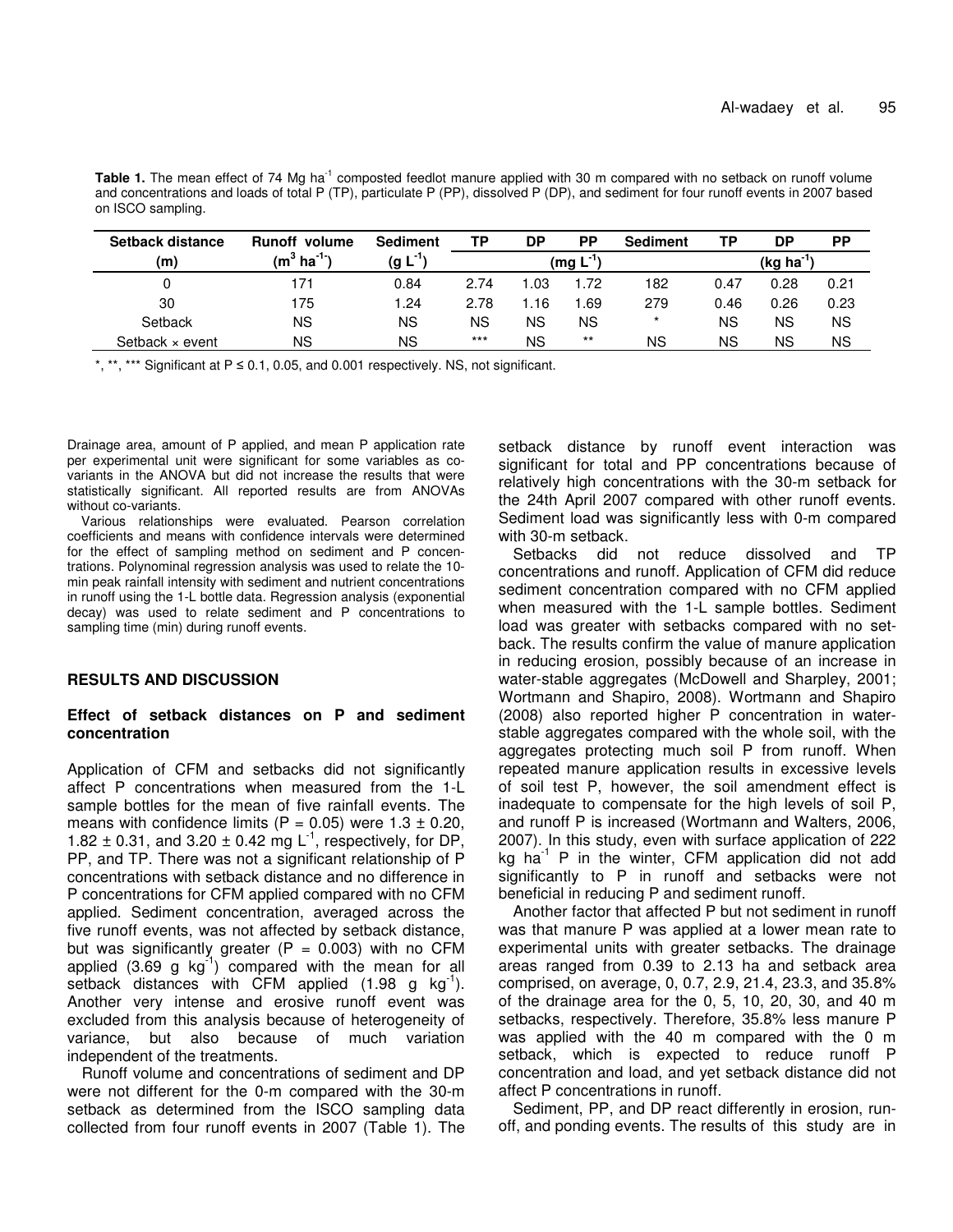| <b>Pollutant</b>           | 1-L bottle      | <b>ISCO</b>     |
|----------------------------|-----------------|-----------------|
| Sediment, $g L^{-1}$       | $1.71 \pm 0.60$ | $1.14 \pm 0.37$ |
| Total P, mg $L^{-1}$       | $3.02 \pm 0.50$ | $2.72 \pm 0.43$ |
| Dissolved P, mg $L^{-1}$   | $1.37 \pm 0.29$ | $1.47 \pm 0.18$ |
| Particulate P, mg $L^{-1}$ | $1.66 \pm 0.46$ | $1.30 \pm 0.31$ |

**Table 2.** Sample means and confidence limits (P = 0.95) comparing use of 1-L bottles for sampling

with ISCO samples. Means of six experimental units and three runoff events.



**Figure 2.** Effect of time since on-set of runoff ponding on sediment concentration based on samples collected at 10-min intervals with ISCO samplers. Each point represents the mean of eight observations from runoff of both 0 and 30 m manure application setbacks and for four runoff events.

in agreement with findings that setbacks were not effective in reducing herbicide runoff (Mickelson et al., 1998), except in proportion to the area not sprayed (Franti et al., 1998).

# **Sampling method comparison**

The 1-L bottle sampling method is an inexpensive means of obtaining samples from drainage areas but gives only one sample per drainage area per event and is useful only for pollutant concentrations. The ISCO sampling has the advantage of collecting multiple samples per event while measuring ponding depth to provide a means to calculate runoff rate, but at much higher cost. Mean concentrations with ISCO were not outside the confidence intervals of the mean concentrations with the 1-L bottle method, but the coefficient of correlation between the two methods was significant for DP concentration only ( $r = 0.6$ ;  $P = 0.003$ ) (Table 2). Some of the difference in results from the two methods was probably due to time during the event when the sample

was collected, at least for sediment concentration which dropped steadily during the runoff event (Figure 2). Using the 1-L bottles, samples were collected within 30 min after the ponding reached the inlet tube while ISCO samples were collected throughout the event. Concentrations of P were not consistently related to time during runoff events.

# **Rainfall properties and sediment and phosphorus concentration**

Particulate P was 70% of the TP load in agricultural runoff. Sediment and P concentrations were increased with higher peak rainfall for spring runoff events (Figure 3). The peak rainfall intensities, determined as the maximum intensity for an event over a 10 min period, were 72 mmh<sup>-1</sup> on 30th March, 52 mmh<sup>-1</sup> on 6th April, and 58 mmha $^{-1}$  on 8th August in 2006 and 29 mmh  $^{-1}$  25<sup>th</sup> April, 17 mmh  $^{\text{-1}}$  on 6th May, and 12 mmh $^{\text{-1}}$  on 24<sup>th</sup> May in 2007.

The relationship of sediment and P concentrations with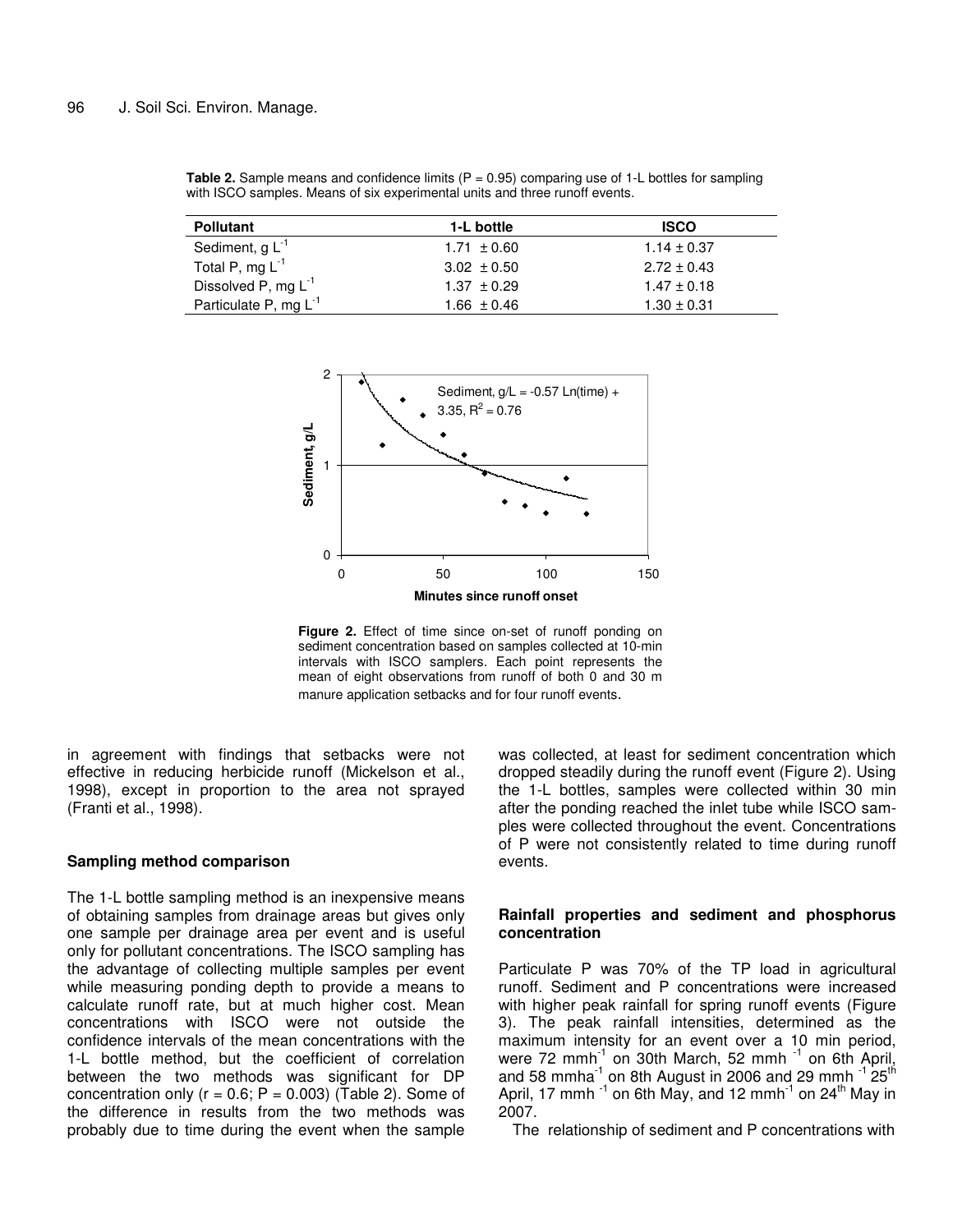

**Figure 3.** The effect of peak 10-min rainfall intensity on concentration of (A) sediment, (B) total P, (C) dissolved and (D) particulate P based on 1-L samples collected by risers of tile outlet terrace systems during six spring runoff events in eastern Nebraska in 2006 and 2007.

rainfall intensity has been reported by others (Owens and Shipitalo, 2006; Cassell et al., 1998; Quinton et al., 2001). Detachment of soil particles during intense rainfall results in increased sediment and P concentrations in runoff (Fraser et al., 1999). Most runoff events occurred in March to May in the current study as well as in other studies conducted in eastern Nebraska (Wortmann and Walters, 2006, 2007). Soil water content is often high during these months, thus reducing the rate of water infiltration and increasing the potential for runoff. Maintaining ground cover during this period before corn or soybean crop canopies are formed may be important to minimizing sediment and P loss. As the season progresses, the crop canopy and the extraction of water from the soil tend to reduce runoff and erosion potential erosion potential.

# **Conclusion**

Setbacks around risers of tile-outlet terrace systems were not effective in reducing P loss in runoff. Application compared with no application of CFM resulted in reduced sediment concentration by 51%. Sediment loss in runoff was less with 0-m (182 kg ha) compared with 30-m

setback (279 kg ha<sup>-1</sup>). Rainfall intensity is a major factor influencing sediment and P concentration because it affects soil detachment by raindrop impact and transport of detached particles by runoff. These research findings do not support the use of setbacks around risers of tileoutlet terraced land as a means for reducing P loading of surface waters. This study did not address manure-borne antibiotics or pathogens, but the failure of setbacks to reduce DP in runoff, as well as the works of Mickelson et al. (1998) and Franti et al. (1998) which found that setbacks did not reduce herbicide in runoff, indicates that setbacks around risers are not effective for reducing other manure contaminants. Sediment loss can be reduced with manure application. Setbacks around risers of tile-outlet terrace systems are ineffective in reducing P in runoff.

# **ACKNOWLEDGMENTS**

We thank Jerry Newsham, the field owner, and Mark Strnad, Maribeth Milner, Steven Katchman, Allen Boldt, Ken Kotera, and Roger Renken for technical support. This research was conducted under the USDA CSREES Managed Ecosystems project 2005-55101-16369.